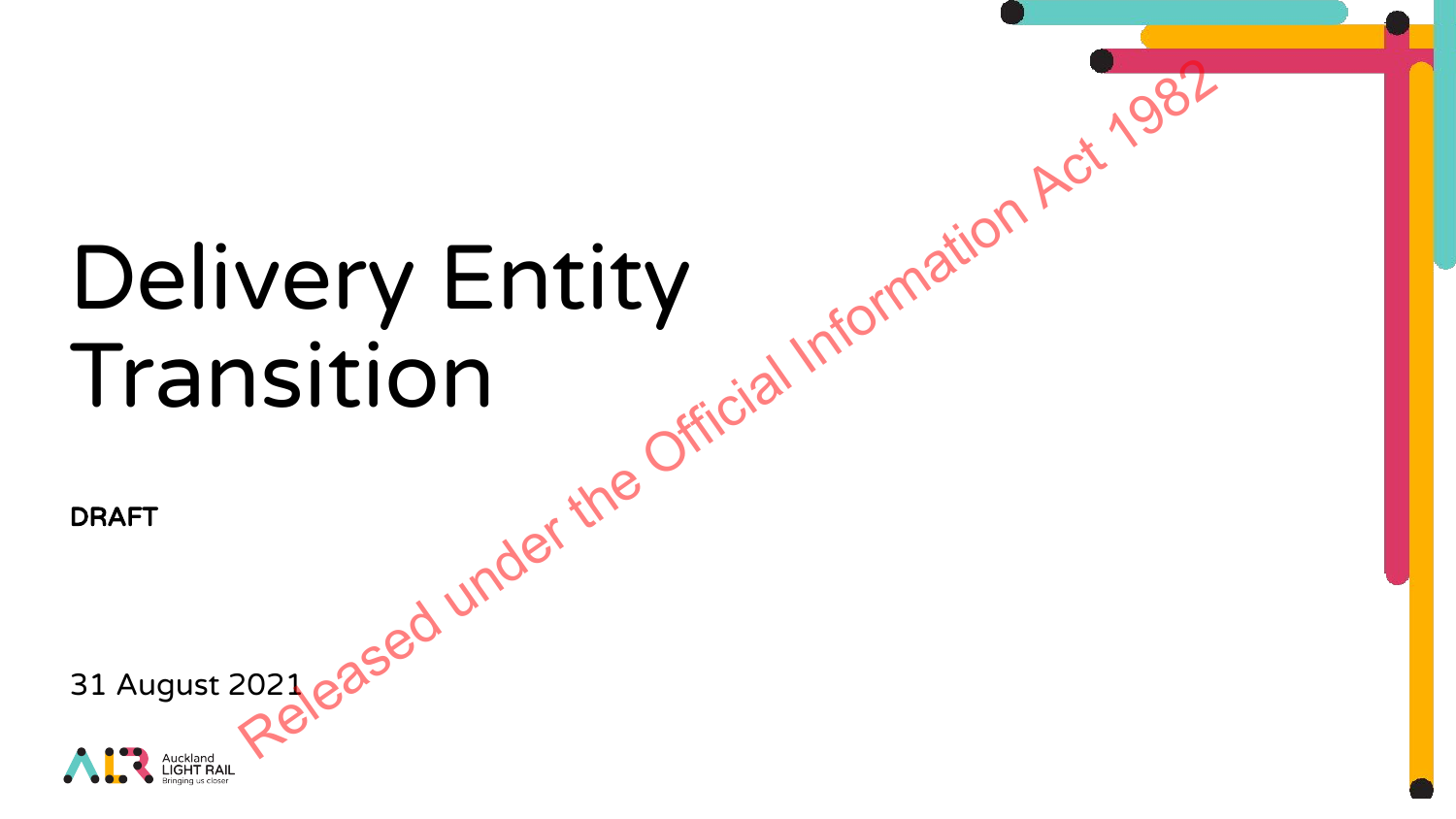# Agenda

- **1.** Transition principles
- **2.** Transition activities
- **3.** Transition progress, decisions, and funding commitments<br>
4. Options for transition 'Shadow Delivery Entity'<br>
E Why and when transition to final DE?
- **4.** Options for transition 'Shadow Delivery Entity'
- **5.** Why and when transition to final DE? Released under the Ot.

This paper was prepared to inform the discussion on the 25 August hui on DE 1 Information Act 1982

Minor changes to this paper have been made to reflect discussion and input from the 25 August hui.

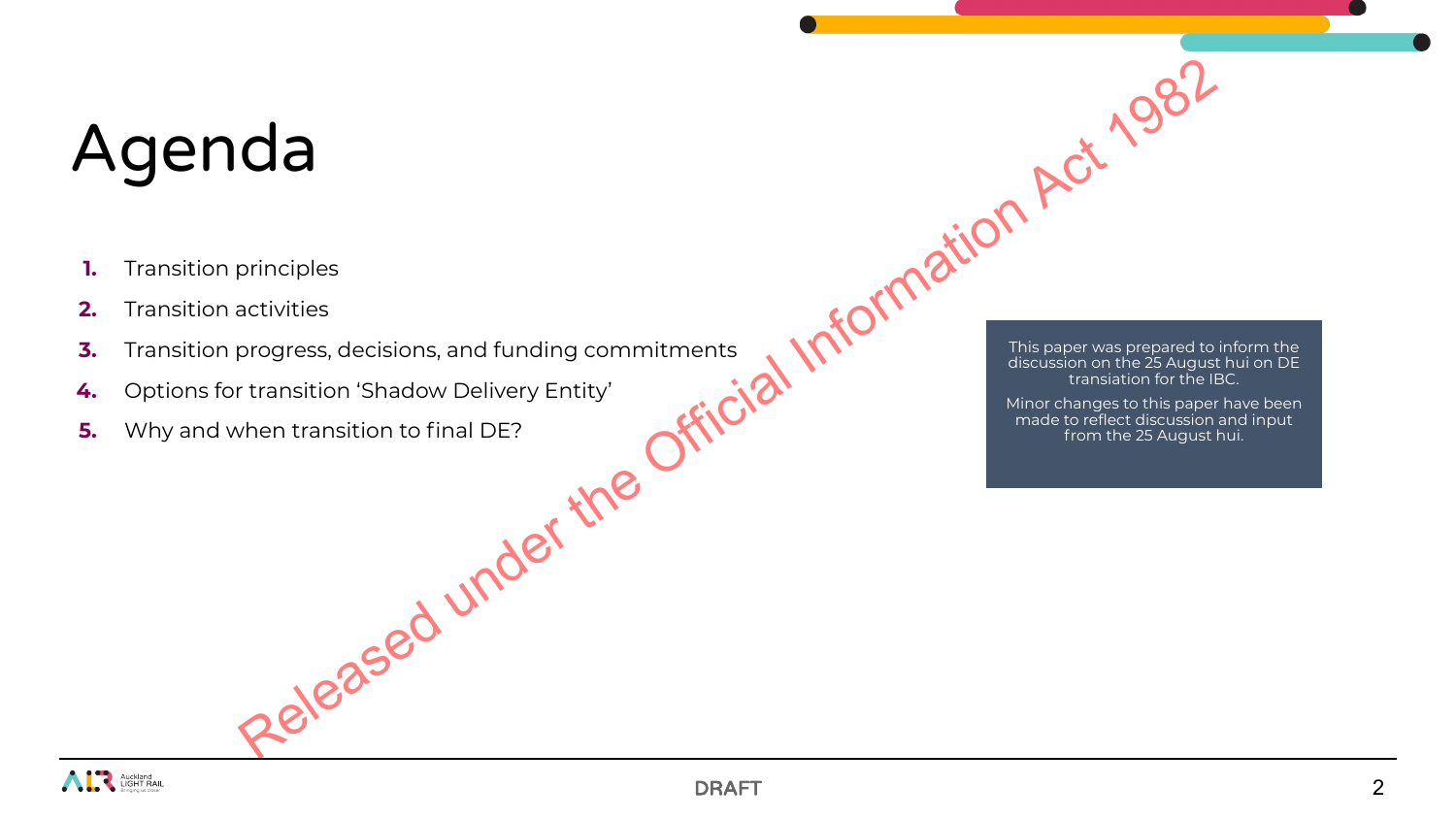# Introduction

The purpose of this workshop is to discuss 'what next'. What is the best way to take this important project forward in a way that is robust and ensures momentum can be maintained?

This workshop explores:

- **●** Principles for the next stage
- **●** Overview of key transition activities
- **●** Key decisions to be made over the period, funding commitments and what can be announced
- **●** Options for the potential form of the transitional entity
- **●** When transition to the final DE could occur (if required).



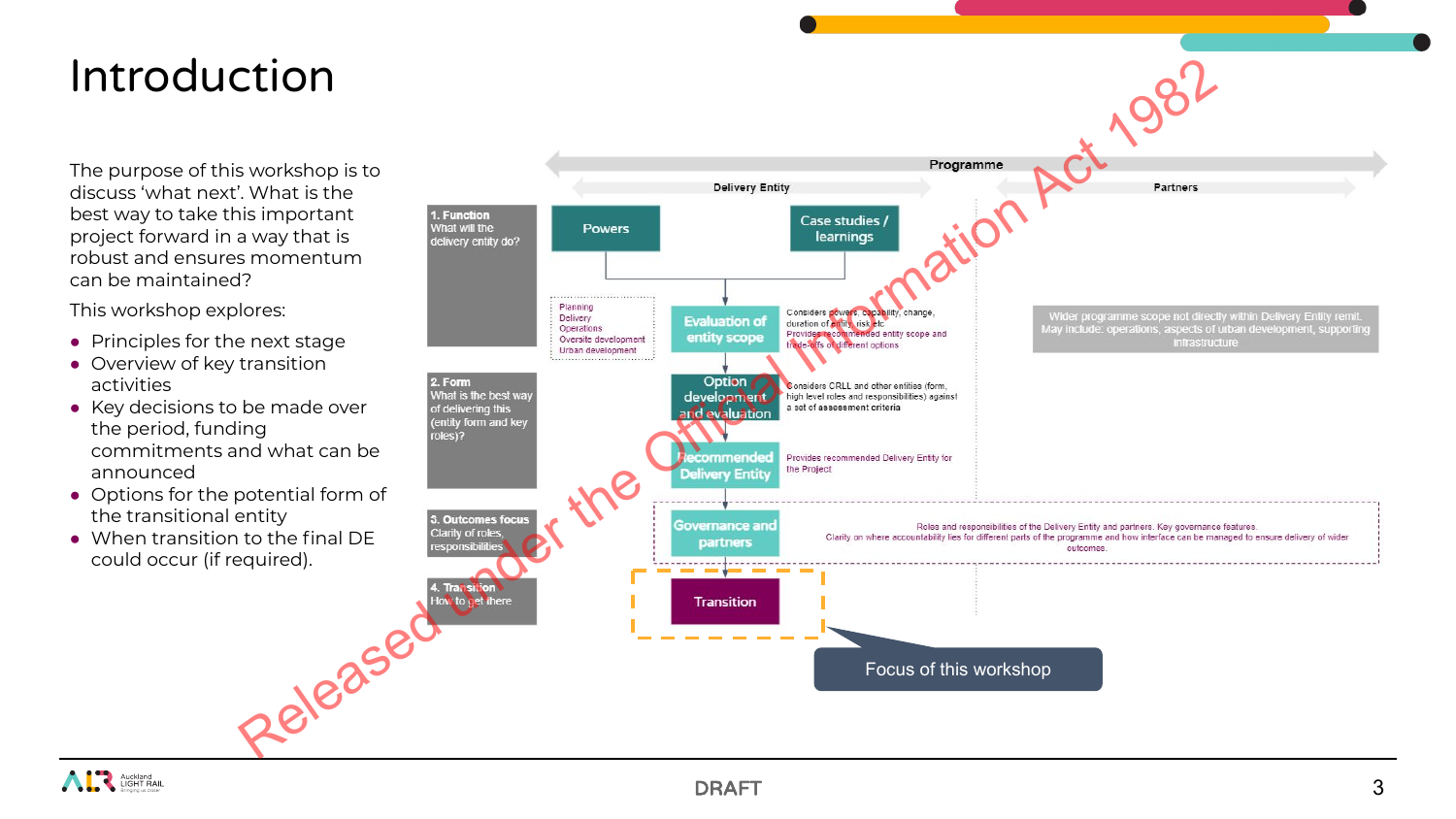## Transition overview

**Transition is the process of changing from the current state (i.e. the Establishment Unit) to the future state (i.e. the Delivery Entity) – The transition period effectively ends when the Delivery Entity is finally stood-up and fully operational DIT OVETVIEW**<br>
Process of changing from the current state (i.e. the Establishment Unit) to the future state (i.e. The Establishment Unit) to the future state (i.e. The Effectively ends when the Delivery Entity is finally

### **Transition phase principles**

- **Maintaining momentum** continue to build on this important project, efficient to progress rather than re-start. Transition can't interfere with progress of the Project.
- **Maintain continuity**  provides comfort to mana whenua, stakeholders and the market and ensure social license isn't compromised. Continuity of capability ensures efficiency and drives ownership and accountability for decisions made during the transition stage into delivery.
- **Seamless transition** elevate ALR brand and stand up "quietly in the background". No visible change from the outside.
- **Right capability and capacity** to undertake activities needed. This includes human financial and operational aspects (e.g. systems).
- **Clear accountability and responsibility** clarity of who is responsible for what, appropriate oversight for scale of project, appropriate delegations and day-to-day operational autonomy to progress with clarity.
- **Partnership approach** focus on whole-of-life, whole-of-government approach and sets the tone for the final Delivery Entity. Collaborative, trusting and open approach.
- **Adaptability to changing circumstances** set targets for what we need to achieve but ensure flexibility to adjust as the solution develops.
- **Best for project** to drive the best outcomes for Aucklanders and New Zealanders. This includes integration with the wider network and broader outcomes being sought by central and local government.

### **Approach adopte**

**What needs to happen next?** Key activities, milestones and decision points

### **How is it structured?** Options for form, capability and governance

### Structure could be a '**shadow DE**' to ensure momentum, continuity and seamless transition.

Important to provide a stable environment to attract and retain people. Continuity of team (management and governance) from transition to final form will drive ownership and accountability for work and decision making. Focus on ensuring clear accountability and responsibility and a partnership approach can be built into this.

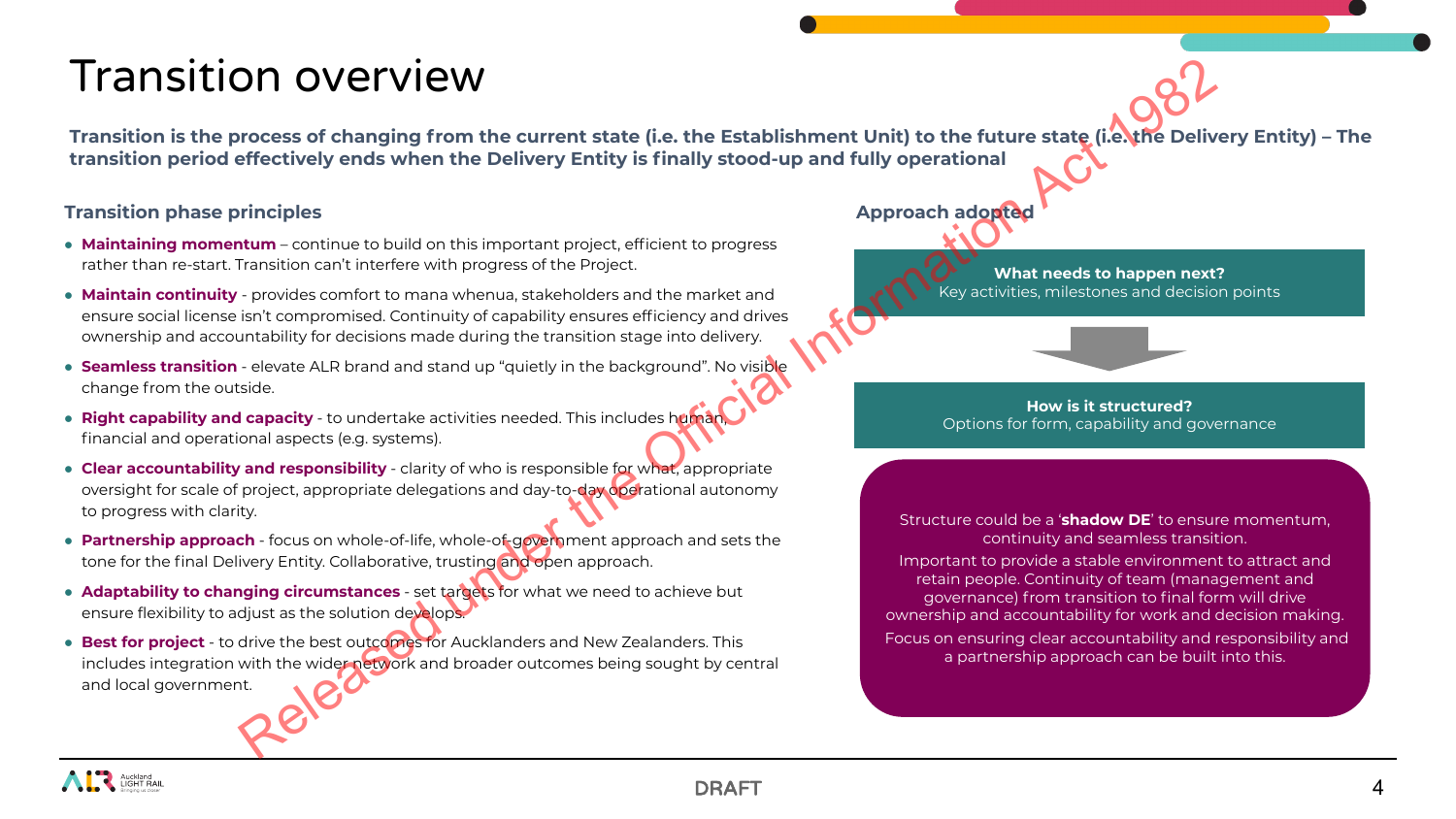# What happens in the next stage?

|                                                                                                                       | What happens in the next stage?                                                                                                                                                                                                                                                                                                                                                                                                                                                                                                                                                                                                                                                                                                                                                                                                                                                                                                                                                                                                |  |  |  |  |
|-----------------------------------------------------------------------------------------------------------------------|--------------------------------------------------------------------------------------------------------------------------------------------------------------------------------------------------------------------------------------------------------------------------------------------------------------------------------------------------------------------------------------------------------------------------------------------------------------------------------------------------------------------------------------------------------------------------------------------------------------------------------------------------------------------------------------------------------------------------------------------------------------------------------------------------------------------------------------------------------------------------------------------------------------------------------------------------------------------------------------------------------------------------------|--|--|--|--|
|                                                                                                                       | Following Cabinet decisions and direction, further progress can be made on work commenced during the IBC period. Progress on refining the transport solution should<br>continue in parallel to other important activities. The purpose of this stage is to:                                                                                                                                                                                                                                                                                                                                                                                                                                                                                                                                                                                                                                                                                                                                                                    |  |  |  |  |
| <b>Continue community and</b><br>stakeholder engagement                                                               | • Continue to develop social licence with communities, wider stakeholders and the market.<br>• Continue to update the community and ask for feedback as scheme designs develop (at DBC).                                                                                                                                                                                                                                                                                                                                                                                                                                                                                                                                                                                                                                                                                                                                                                                                                                       |  |  |  |  |
| <b>Gain greater certainty on</b><br>scheme design, cost and<br>schedule                                               | • Following guidance from Cabinet, further develop the route and mode designs and costings. With a view to agreeing a preferred route as soon as<br>possible.<br>• Develop consenting, land acquisition and procurement strategies to help better understand costs and risks and how to manage these.<br>• Integration with urban development masterplanning given inherent physical overlap.<br>• Ultimately this workstream will focus on better understanding what is being built, potential costs and risks and ensuring continued momentum on<br>developing the solution for this complex transport scheme.                                                                                                                                                                                                                                                                                                                                                                                                               |  |  |  |  |
| <b>Greater clarity on urban</b><br>development opportunities and<br>each node and partner roles in<br>developing this | • Working assumptions have been made around the DE's role in TOD urban development to inform the IBC work and how it will work with partners to<br>deliver this.<br>• The opportunity will vary from node-to-node depending on the nature of the site and the land holdings at each node. The DE and partner roles in this<br>will also depend on the outcomes being sought from each location (control of urban outcomes and / or capturing value), the degree of risk deemed<br>acceptable and the availability of upfront capital to fund land acquisition and any development opportunity.<br>• Combined masterplanning of the nodes is critical to understanding the opportunity and which partner will be responsible for what (who will acquire<br>land, who will develop it etc). This will be presented to Sponsors and be reflected in ultimate governance and partnering arrangements.                                                                                                                              |  |  |  |  |
| <b>Setting up for long-term success</b>                                                                               | • Establish governance that will robustly govern this stage in the process and evolve into the ultimate governance bodies.<br>• Building the shadow DE team to become the ultimate team to deliver the project. Consider local and international options, border restriction issues<br>and potential need for a delivery partner.<br>• Confirm arrangements for ultimate asset ownership and operations.<br>• Develop governance, monitoring, assurance, contingency arrangements to reflect the project and associated risks as they become clearer as the<br>solution is further developed.<br>• Develop partnering agreements, terms, monitoring and accountability mechanisms as clarity is gained on TOD and land acquisition strategy.<br>. Confirm need for a stand alone DE and the preferred form.<br>Develop funding processes for the project as it continues (sources, process, monitoring).<br>Develop clear stop/go and decision points to provide Sponsors with comfort over progress and outcome being sought. |  |  |  |  |
|                                                                                                                       |                                                                                                                                                                                                                                                                                                                                                                                                                                                                                                                                                                                                                                                                                                                                                                                                                                                                                                                                                                                                                                |  |  |  |  |

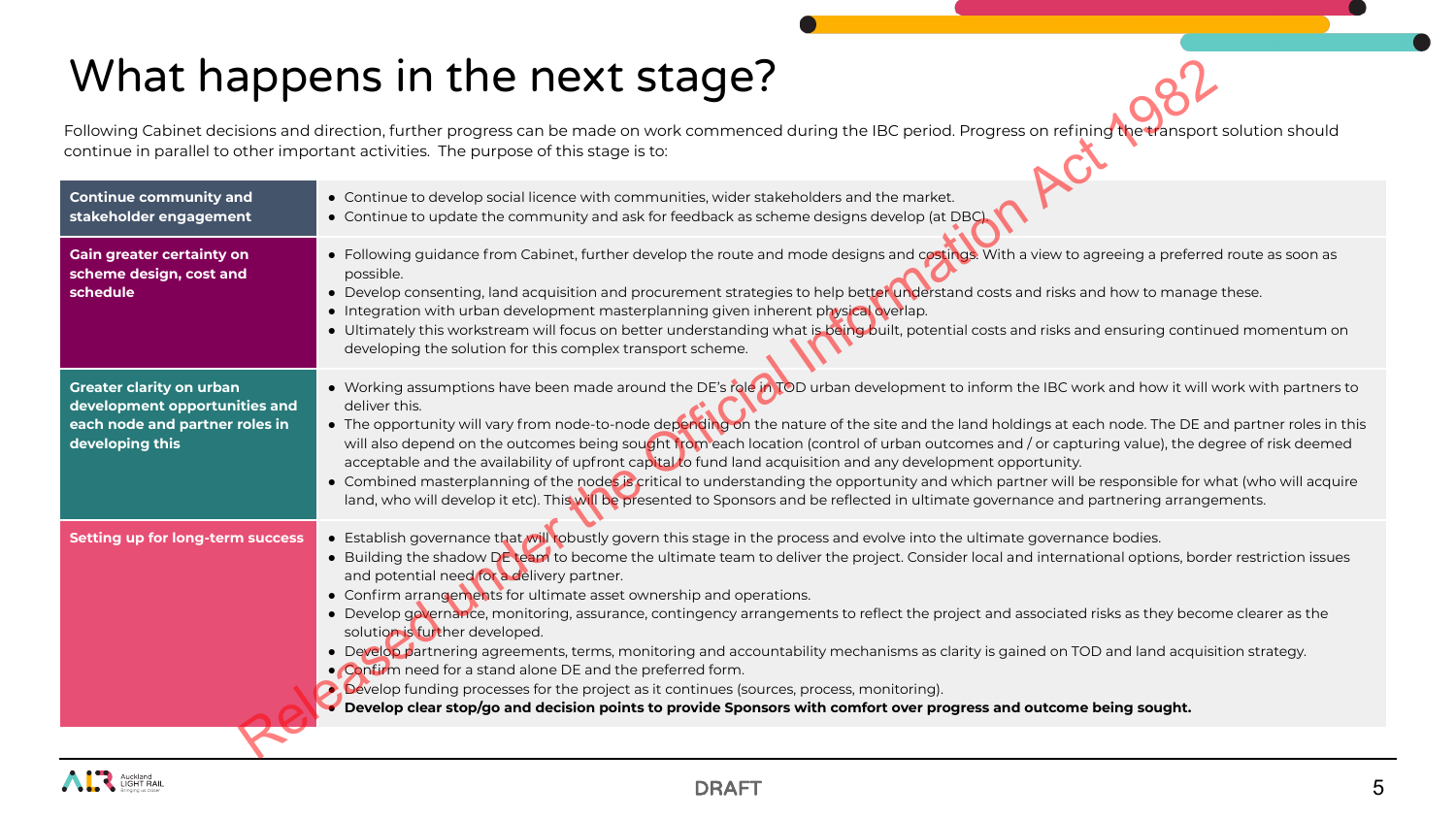# Summary of key transition activities

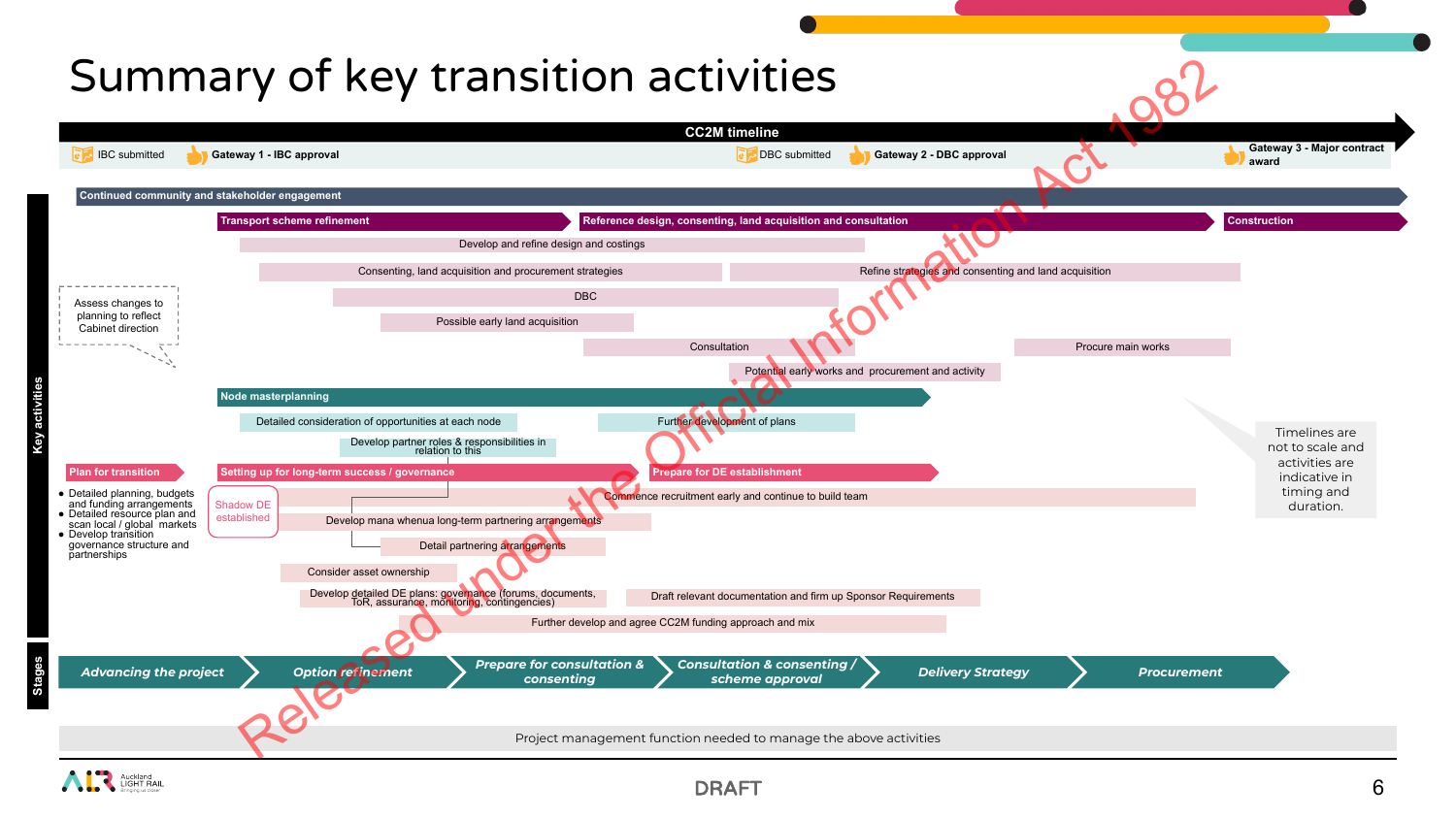# Transition progress, decisions, and funding commitments

|                                                                                                                                                    |                                                                                                                                                                                                                                                               |                                                                                                                                                                                            | Transition progress, decisions, and funding commitments                                                                                                                                                        |                                                                                                                                                                                                                                                                              |                                                                                                                                  |                                                                          |
|----------------------------------------------------------------------------------------------------------------------------------------------------|---------------------------------------------------------------------------------------------------------------------------------------------------------------------------------------------------------------------------------------------------------------|--------------------------------------------------------------------------------------------------------------------------------------------------------------------------------------------|----------------------------------------------------------------------------------------------------------------------------------------------------------------------------------------------------------------|------------------------------------------------------------------------------------------------------------------------------------------------------------------------------------------------------------------------------------------------------------------------------|----------------------------------------------------------------------------------------------------------------------------------|--------------------------------------------------------------------------|
|                                                                                                                                                    | <b>Advancing the project</b>                                                                                                                                                                                                                                  | <b>Option refinement</b>                                                                                                                                                                   | <b>Prepare for consultation &amp;</b><br>consenting                                                                                                                                                            | <b>Consultation &amp; consenting</b><br>/ scheme approval                                                                                                                                                                                                                    | <b>Delivery Strategy</b>                                                                                                         | <b>Procurement</b>                                                       |
|                                                                                                                                                    | • Approval to proceed with<br>the next stage of the project<br>• Agree funding for DBC<br>• Agree structure to progress<br>the project through the<br>transition<br><b>Stop-Go point</b>                                                                      | • Appoint Project Director<br>and DE Board<br>• Agree preferred scheme<br>• Agree extent of DE and<br>partner involvement in<br>urban development<br>• Confirm asset owner and<br>operator | • Approve DBC<br>• Agree notional funding<br>envelope and funding mix<br>(both opex and capex)<br>• Agree early land acquisition<br>• Agree to progress to<br>transition to a final DE<br><b>Stop-go point</b> | • Funding and financing<br>strategy agreed                                                                                                                                                                                                                                   | • Agree procurement<br>strategy                                                                                                  | • Agree to award main works                                              |
| • Funding for option refinement stage and preparation for<br>consultation and consenting<br>. No firm project spend commitment required<br>Funding |                                                                                                                                                                                                                                                               | • Funding for activities to<br>support public consultation<br>and consenting<br>• Potential for some land<br>acquisition funding<br>. No firm project spend<br>commitment required         | <b>Confirmation of funding for</b><br>next phase (procurement<br>phase up to investment<br>decision and for land<br>acquisition)<br>• No firm project spend<br>commitment required                             | • Investment decision<br>(subject to parameters)<br>At this point there will be a<br>sufficient level of certainty to<br>make an informed<br>investment decision.<br>This decision will be needed<br>to ensure the market will<br>participate in the<br>procurement process. | • Confirm funding<br>arrangements for scheme<br>as contracted.<br>· BaU project delivery<br>commences                            |                                                                          |
| Ę                                                                                                                                                  | • Key problems looking to<br>solve, key benefits from IBC<br>phase and EU engagement<br>phase shared with the<br>public - showcase benefit to<br>Auckland and New Zealand<br>· Outline high-level options<br>being considered and what<br>is being progressed | • Share emerging thinking<br>including benefits of<br>preferred mode (travel<br>times, emissions reductions<br>etc)                                                                        | • Key features of the<br>preferred solution can be<br>shared including vision for<br>nodes and the corridor                                                                                                    | · Formal full public<br>announcement of solution,<br>release concept designs                                                                                                                                                                                                 | • Provide further detail<br>including timing of specific<br>sections of the alignment<br>and more detailed<br>masterplan visions | • Announcement of preferred<br>partners and date shovel in<br>the ground |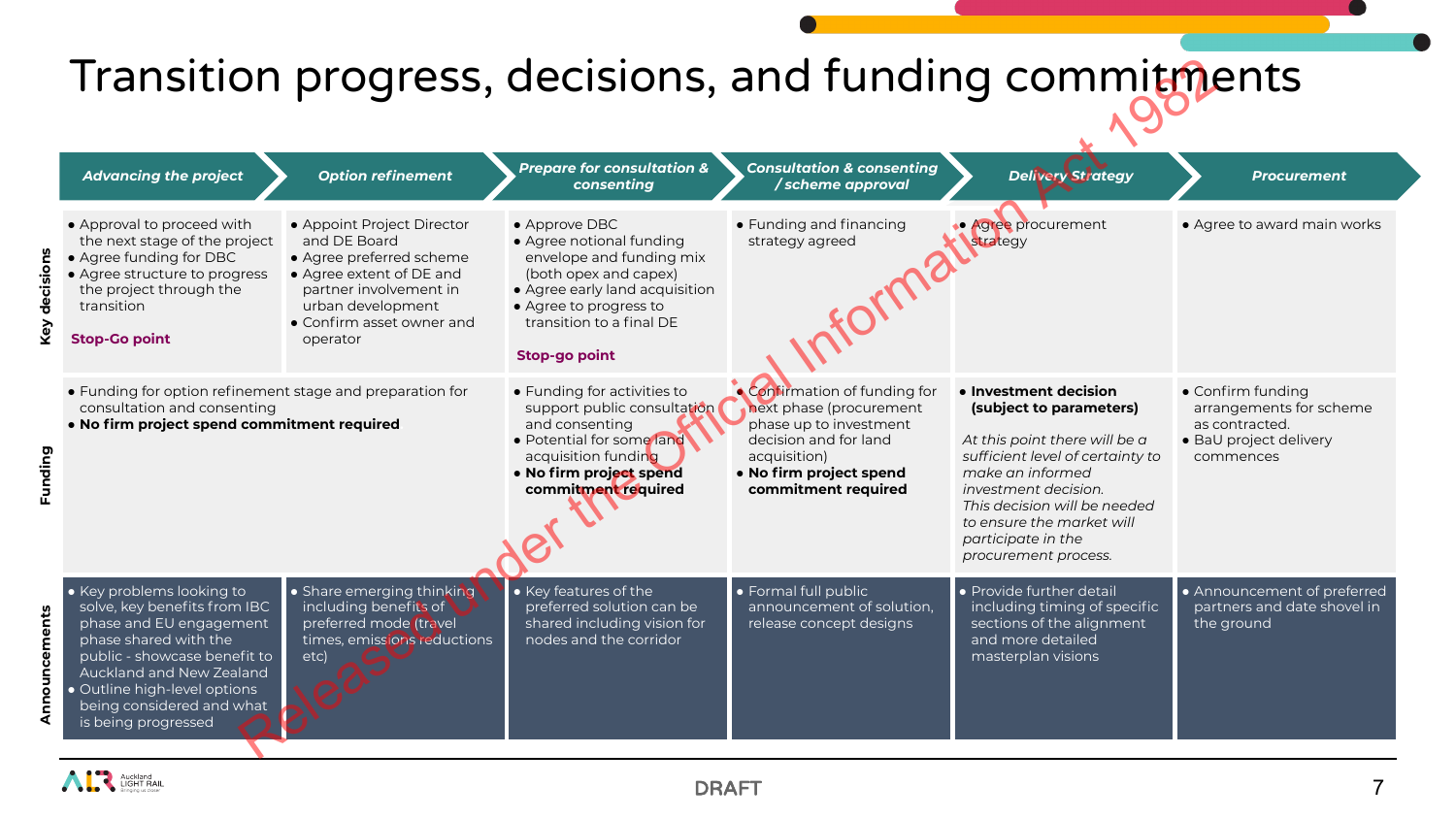# What is needed for a successful next stage?

- The current Establishment Unit has shown the significant benefits of bringing together representatives from relevant partner agencies and Ministries. The combined knowledge and perspectives has been invaluable in shaping options and refining this in a way that works for the various organisations involved. Released to the activity the state of the state of the state of the state of the state of the state of the state of the state of the state of the state of the state of the state of the state of the state of the state of th
- The Establishment Unit has benefited from the ability to use Waka Kotahi systems and processes to ensure rapid mobilisation to deliver the IBC in extremely tight timeframes over the past four months.
- The Establishment Unit Board has been helpful to provide insights, understanding of local and central government needs and to challenge the Establishment Unit as the options have been developed.
- The next stage of the project is critical to making sure that there is clarity on the project, on the programme and the roles of all the players in delivering this and the outcomes.
- As the project moves into the next stage, the current structure needs to evolve to a structure (the Shadow DE) that:
- Continues to allow for collaboration and bringing together the best people from within existing organisations
- Provides greater certainty and ability to get these people to commit to the project, as well as to recruit new capability and capacity required to move the project forward
- Provides separation from agencies' BaU
- Can continue to develop its own identity to take the project forward
- Can be lifted into an ultimate Delivery Entity with no **Aimited disruption at the appropriate point it time**
- Flexibility to adapt as the solution is developed
- A Board that is independent of any single organisation and has expertise in planning and delivering mega proiects
- Ability for Sponsors / Ministers to continue to oversee the solution as it develops
- Clarity of objectives, expectations and decision making (who approves what). This requires clear terms of reference.

### **Transition phase risks that need to be managed**

- Lack of experience at a team, management or governance level to understand importance of this stage and how actions now limit future risks
- Inability to attract or retain talent
- Lack of collaboration:
	- Lack of whole-of-life focus
	- Limited focus on UD outcomes
- $\bullet$  Unrealistic timeframes
- Lack of clarity over outcomes
- Partners cannot agree on a solution
- No clear decision maker who makes what decisions
- Inefficient stakeholder engagement / social licence
- Distraction from progressing the core transport solution with focus on wider programme and / or entity establishment

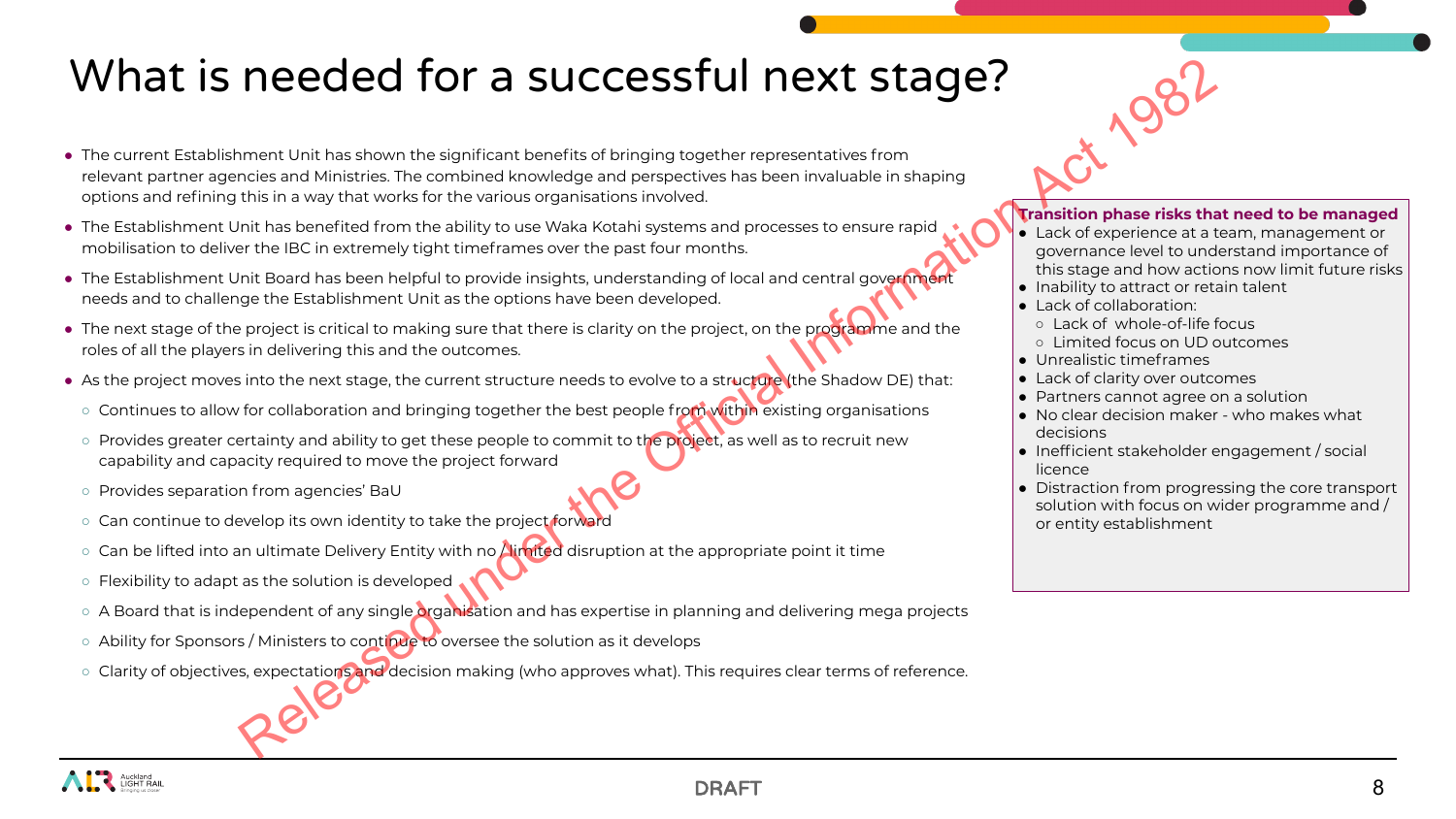# Options considered for a shadow DE



### **Dedicated entity Dedicated Unit**

- New entity established to progress CC2M.
- Assumed it is a Waka Kotahi subsidiary (WK Sub) although other options are possible.
- Board members are approved by the Crown and appointed with a view to becoming longer term directors.
- Board accountable to Ministers although some Waka Kotahi oversight would remain.
- Entity employs people directly and is contractual counterparty.
- May take some time to establish, albeit WK Sub would not be overly complex or time consuming to establish.
- Easier to 'lift and shift' to ultimate DE as all employees and contracts would be with the entity.
- Provides a contractual counterparty if early works or early land acquisition are required.
- Perception of greater project certainty.
- May support recruitment and commitment to the project.
- 
- Similar to the existing Establishment Unit, a dedicated unit with roles and direction provided through specific Terms of Reference (ToR) with Ministers
- This is an unincorporated group of people brought together to deliver on a specific purpose
- Even if the Establishment Unit is preferred to continue as the shadow DE, a new ToR would be required as the EU will have 'completed' initial tasks including the IBC
- Project Board members are appointed by Ministers and have a direct line to Ministers
- Agency housing the unit would provide back office services
- Unit would have its own 'brand', separate to agency.
- Maintains momentum no distraction with setting something new up, low complexity and short timeframe to establish.
- Unit Project Board can have direct line to Ministers which supports some autonomy. May have implications on ability to recruit calibre of directors and key management team needed in the absence of clear mandate / certainty for the project.
- Complexity around suitability of the structure where contracts, land acquisition, or significant expenditure are required.
- Would likely be suitable for a shorter period of time than a more formalised entity structure. Transition to the final DE may need to occur at an earlier stage when there is less certainty around the project, DE scope and roles of partners. **CONSIDERED FOR A Shadow DE**<br> **Dedicated entity**<br> **Dedicated unit western computers (22).**<br> **Example the Constrainer Schemes Constrainer is a was kotain substitute of the Columbus and the Columbus and the Columbus and the** 
	- Would require additional work at point of transition to ultimate DE.

### **Unit housed in Waka Kotahi (next iteration**  Other entity (refer p20) **OULD SEE 20)** WK Sub (refer p19) **OULD SEE 2019** Of EU) (refer p18)

**Unit housed in MoT**  Note could alternatively be housed in MHUD, Tsy or CIP

*Refer p 15 for considerations on housing the shadow DE in Waka Kotahi*

We understand that this was looked at in 2020 and discounted as an option

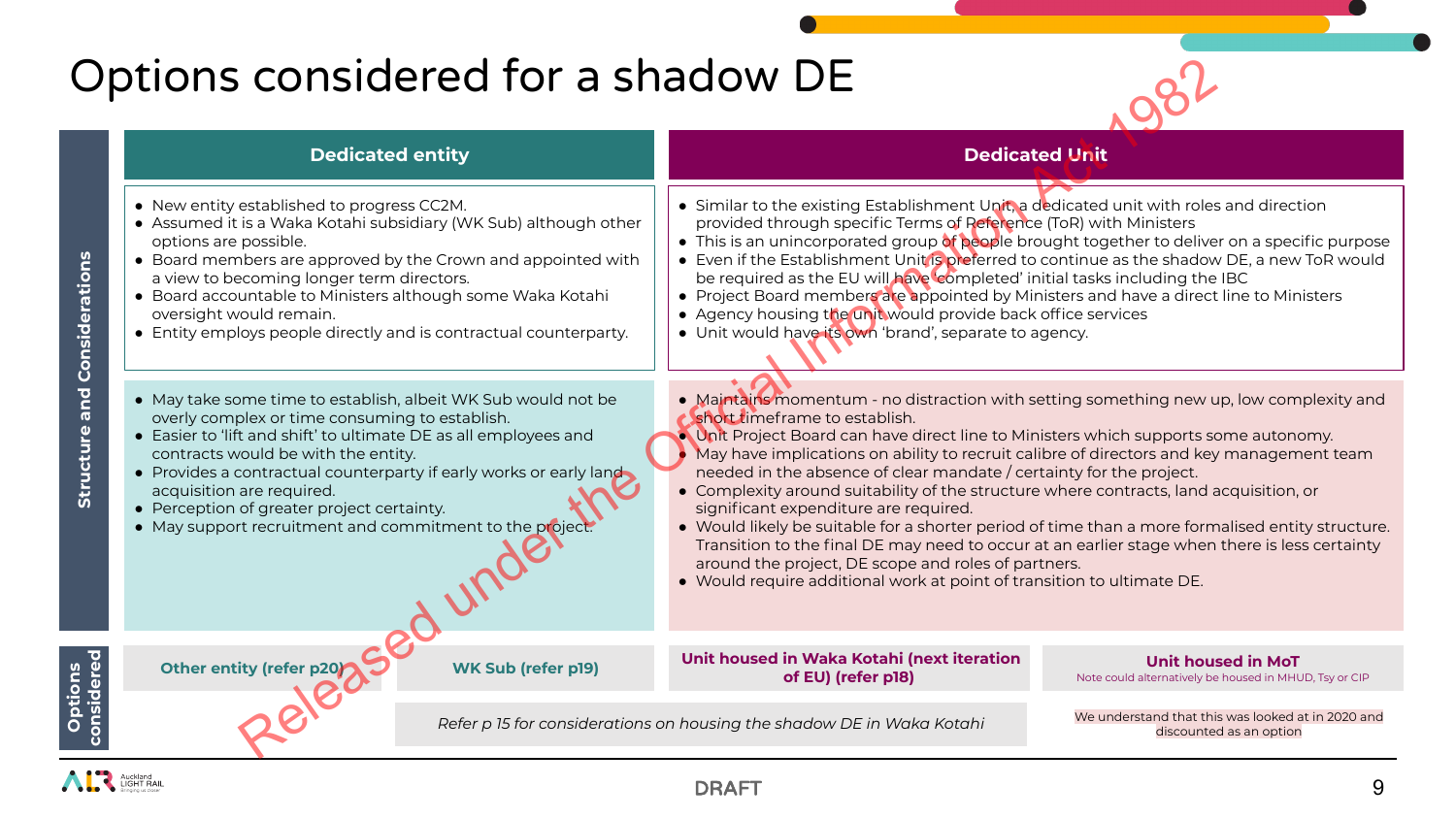# Summary of key considerations



|                                                         | Summary of key considerations                                                                                                                            |                                                                                                                                                                        |  |  |
|---------------------------------------------------------|----------------------------------------------------------------------------------------------------------------------------------------------------------|------------------------------------------------------------------------------------------------------------------------------------------------------------------------|--|--|
|                                                         | <b>WK Sub</b>                                                                                                                                            | <b>Unit housed in Waka Kotahi</b>                                                                                                                                      |  |  |
| <b>Description</b>                                      | New Waka Kotahi subsidiary with entity board. Waka Kotahi board would<br>legally maintain some oversight and accountability.                             | Continuation (next iteration) of the current Establishment Unit, with a<br>new project board in line with an updated ToR from Ministers.                               |  |  |
| <b>Maintaining momentum</b>                             | Given this remains within the Waka Kotahi umbrella, limited impact on<br>momentum.                                                                       | Establishment Unit continues as it has done over the past four months<br>maintaining momentum and continuity.                                                          |  |  |
| <b>Contractual counterparty</b>                         | Subsidiary would be contractual counterparty and better suited to take<br>on early works contracts and / or any other major financial commitments.       | Unit better suited for Advisory work and limited capacity to contract re<br>early works contracts or land acquisition.                                                 |  |  |
| <b>Governance / autonomy</b><br>considerations          | WK Sub Board will be accountable to Ministers, however, Waka Kotahi will<br>retain some oversight responsibility.                                        | ToR dictates an independent project board, reporting to Ministers, with<br>some limited oversight responsibility by Waka Kotahi board (as per<br>current arrangements. |  |  |
| <b>Capability and capacity</b>                          | Perceived independence and greater perceived certainty of a subsidiary<br>compared to a unit may support ability to attract talent and board<br>members. | Potential impact to attract new board members with perceived limited<br>independence from Waka Kotahi or certainty / commitment to the<br>project.                     |  |  |
| Timing and 'smoothness' of<br>transition to ultimate DE | Better 'lift and shift' potential than a unit and is able to wait until greater<br>project certainty to transition.                                      | Transition will likely occur sooner than subsidiary as project risk profile<br>changes and will require transfer / novation of contracts, etc.                         |  |  |
|                                                         |                                                                                                                                                          |                                                                                                                                                                        |  |  |

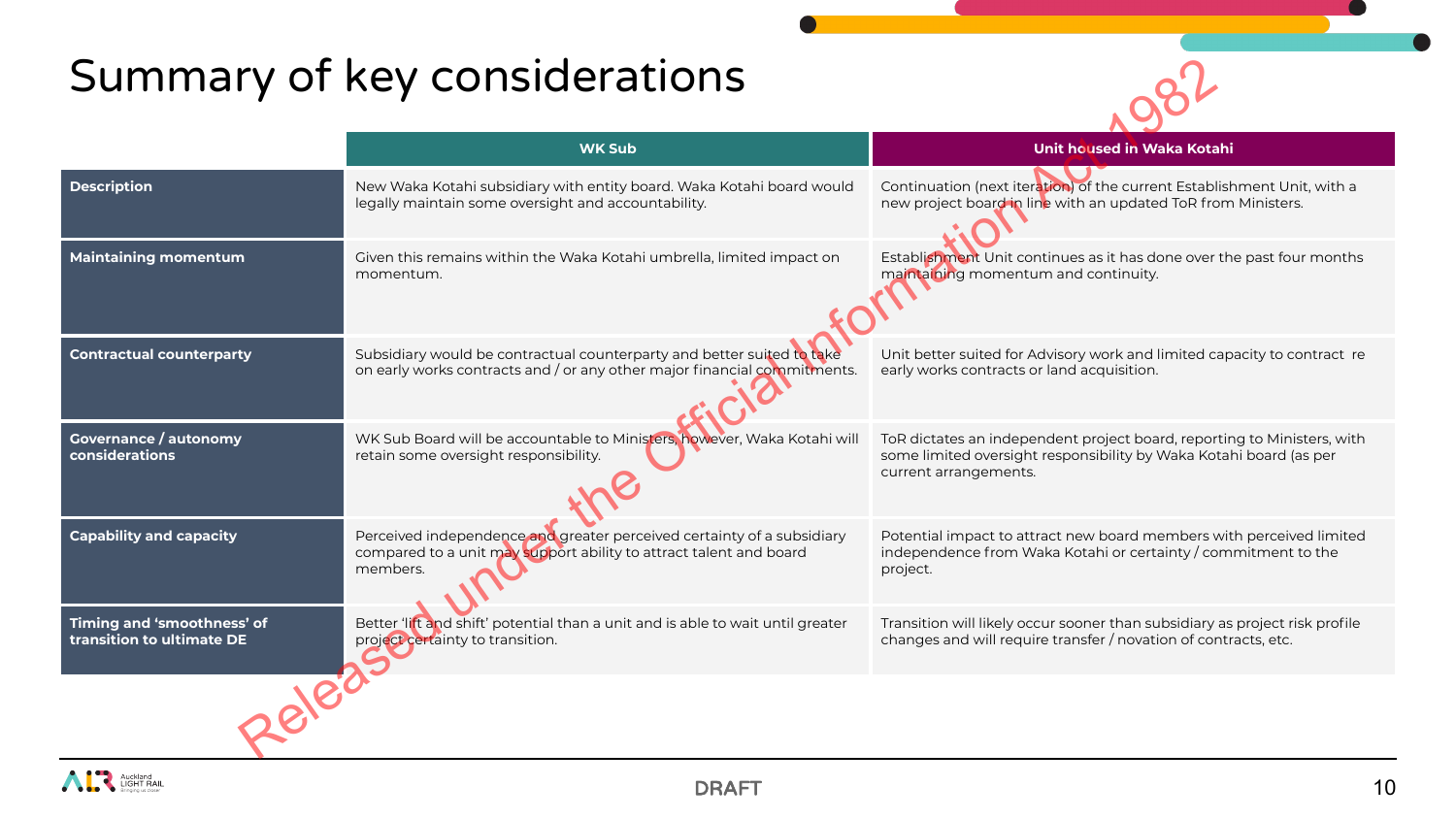# Key trade-offs

**There are trade-offs to be considered in determining the preferred option for the Shadow DE**

Key trade-offs between the options relate to:

- Maintaining momentum: Ease / speed of continuing to progress the project
- Ease / smoothness of later transition to ultimate DE (lift and shift)
- Degree of certainty required before transition to ultimate DE
- Certainty and stability that can be provided to attract high calibre board members and management
- Crown oversight preferences
- Degree of Shadow DE autonomy

**Ultimately the appropriate form of a shadow DE and the right time to transition in and out of this will depend on preferences in relation to the above trade-offs and the decisions that need to be made during the period.** dered in determining the preferred option for the Shadow DE<br>
dions relate to:<br>
use/speed of continuing to progress the project<br>
ransition to ultimate DE (lift and shift)<br>
ad before transition to ultimate DE<br>
t can be provi

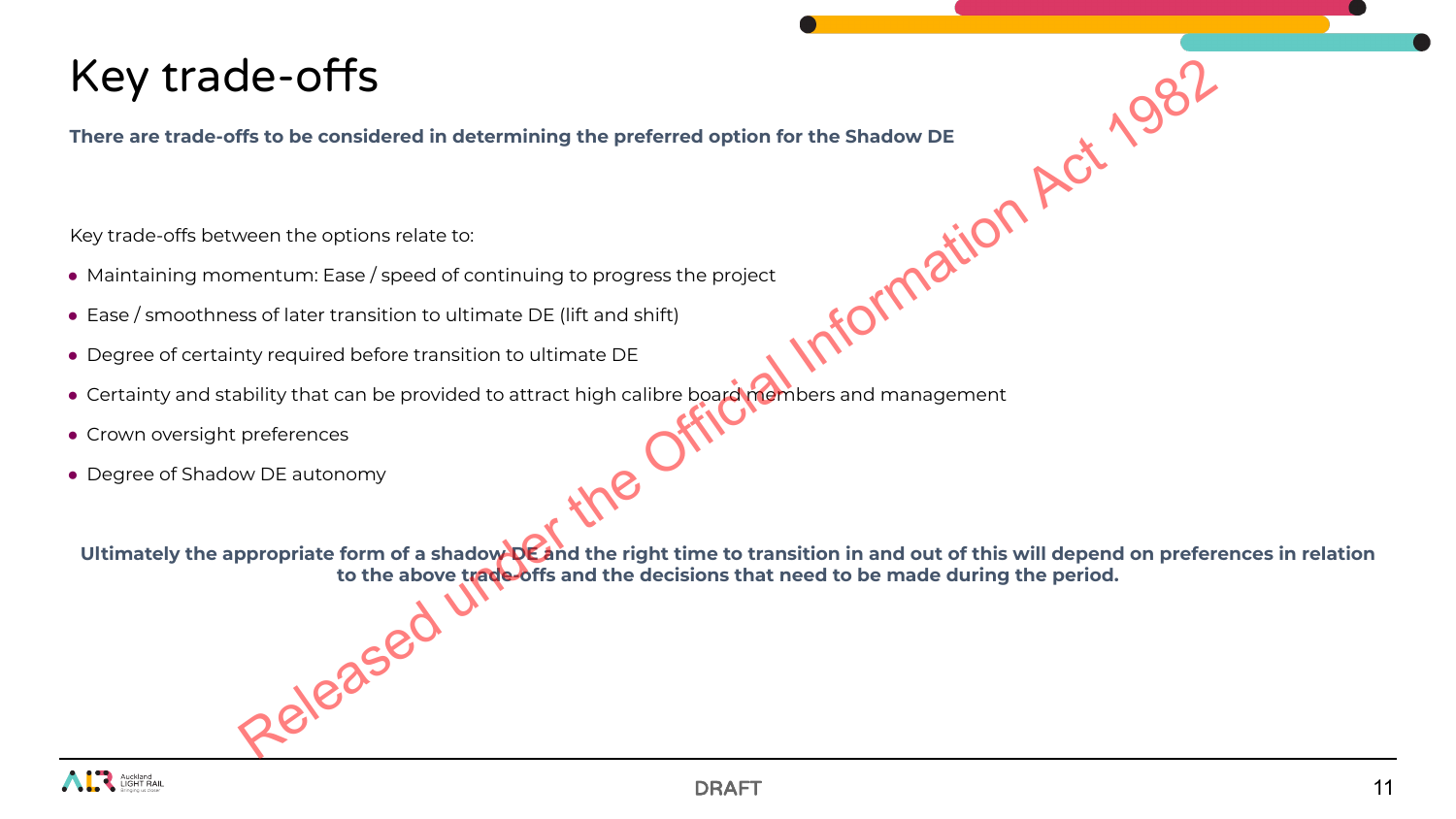# Key features of the transition stage

**Regardless of which option is selected, the following are assumed to be core to the success of this stage.**

- Bringing together of partner capability to further refine the transport and urban aspects of the solution. This involves having dedicated team members from AT, Waka Kotahi, Kāinga Ora and Auckland Council in the unit / entity.
- Governance will seek to mirror the key governance principles as set out in the 'Governance and Partner Roles' report
	- Sponsors should represent a mix of local and national interests and provide both transport and urban focus. Auckland Council, MoT, MoF and MHUD are proposed to be Sponsors.
	- Sponsors are the ultimate decision makers on the outcomes being sought, the nature and scope of the project. They have oversight and monitoring responsibility. They have a dual role to:
		- collectively provide direction, oversight and monitoring to the Delivery Entity; and
		- individually to provide strategic direction and funding to their relevant agencies/subsidiaries to partner with the Delivery Entity in achieving the objectives (e.g. to Waka Kotahi, Kāinga Ora, AT, Panuku).
	- A partnership approach is adopted.
- o The unit / entity will have a skills-based operationally independent Board. The make-up of this Board will evolve over the transition period and may require continuation of some of the current EU Board members for a period of time, particularly to ensure a continued focus on urban development outcomes is considered. Example the Continuation of some state of the state of the strength of the strength of the Solution of the Solution of the Solution of the Solution of the Solution of the Solution of the Continue of the Continue of the Con
	- A Sponsors forum would provide a single point of oversight and be the channel of communication between the Delivery Entity and Sponsors.
	- o A Partner Reference Group would also be established based on the current Establishment Unit Board. This will be forum for Partners and DE to come together and provide timely advice and guidance

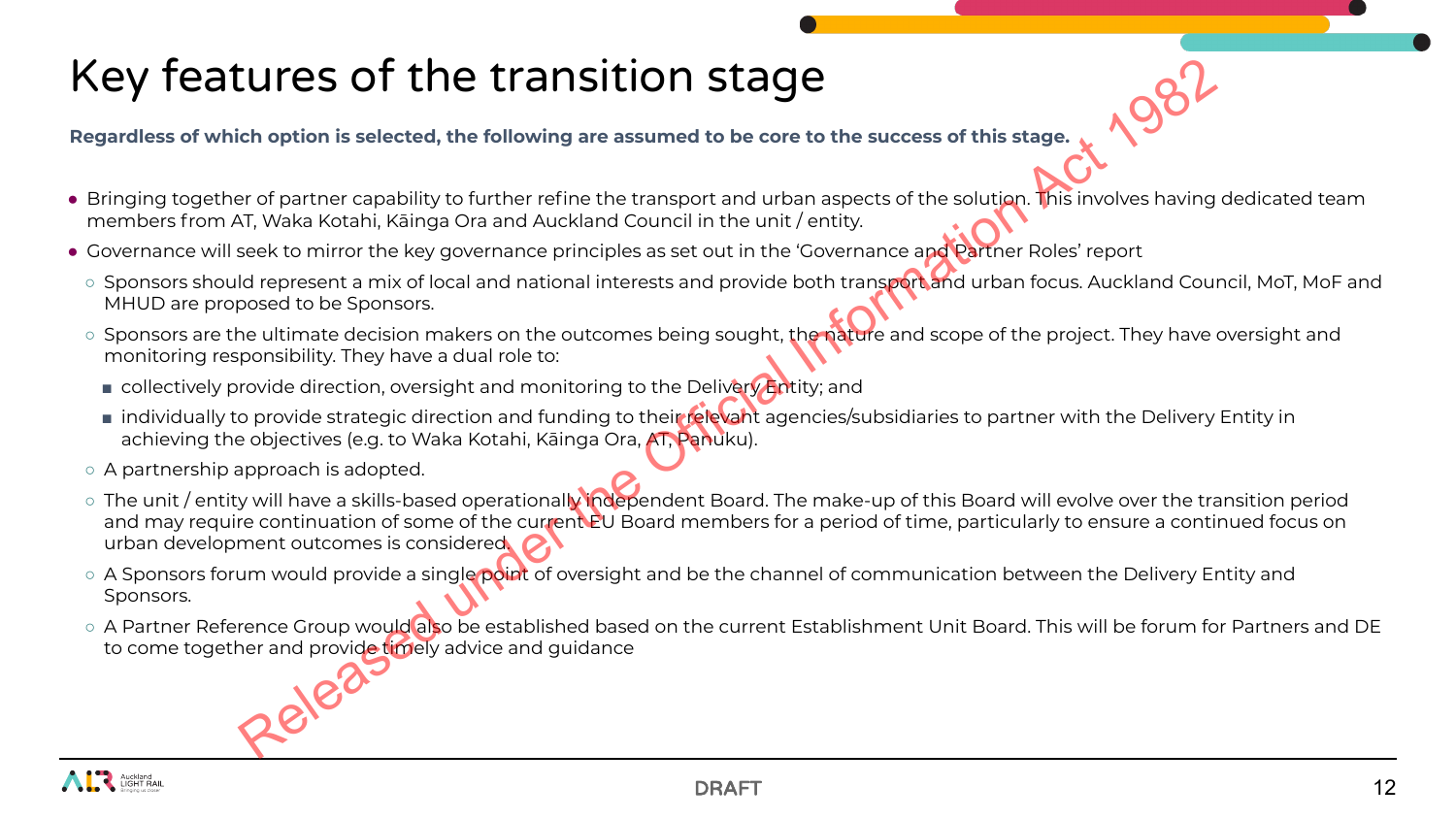# Why transition from a shadow DE and when?

### **As the risk profile changes and the project matures, it may drive the need for a different structure to take the project through delivery.**

As work progresses over the next stage, the risk profile and nature of decision making changes from more strategic (Ministerial / Sponsor) to operational (project focused) which shifts the balance from Sponsor direction to Board management of risks and the project.

International best practice has shown the benefit of discrete standalone entities, separate from shareholders / Sponsors to deliver mega-projects.

The timing of any such shift from the Shadow DE to a final DE could align to the following activities / progress:

- **Key Board and management appointments made and embedded** for a period of time to provide Sponsors with comfort around the capability and process for continue to progress the project and manage its risks
- **Further progress and certainty around the technical solution**, costings and that the project is likely to go ahead / project maturity
- **● Clarity and confirmation of partner roles and DE scope in relation to TOD urban development**
- Clarity on **governance and assurance processes** to provide Sponsors comfort around project and risk management
- **Prior to major contractual, procurement and funding decisions** made to ensure the Board and management take ownership of these decisions

*Ultimately, depending on the structure of the Shadow DE and the eventual scope of the project (scale, complexity, extent of urban development etc) a decision will need to be made as to whether to remain in the form of the Shadow DE or transfer to an alternative entity form.*

The exact timing of transfer to DE would likely differ from a WK/MoT Unit to a WK Sub option

### **Transition phase risks**

- Lack of experience at a team, management or governance level to understand importance of this
- stage and how actions now limit future risks
- **Inability to attract or retain talent**
- $\bullet$  Lack of collaboration:
	- Lack of whole-of-life focus
- Limited focus on UD outcomes
- Political pressure to progress quickly
- Lack of clarity over outcomes
- Partners cannot agree on a solution
- No clear decision maker
- Inefficient stakeholder engagement / social licence

### **Delivery phase risks**

- Time and cost
- Integration risk (systems / operations)
- Interface risk between packages
- Social licence disruption
- Health & safety
- Urban development and mode-shift outcomes not achieved
- Last two can be mitigated  $\|\cdot\|$  Future stages compromised

in the transition phase Advancing the Project **Advancing the Project Prepare for consultation &** *consenting Consultation & consenting / scheme approval Option refinement Delivery Strategy Procurement* **Transition to final DE (if entity) Transition to final DE (if unit) Indicative timeframe Conserver the stress of the conserver the conserver the conserver the Conserver the Conserver the Conserver the Conserver the Conserver the Conserver the Conserver the Conserver the Conserver the Conserver the Conserver** 

through integrated planning and whole-of-programme approach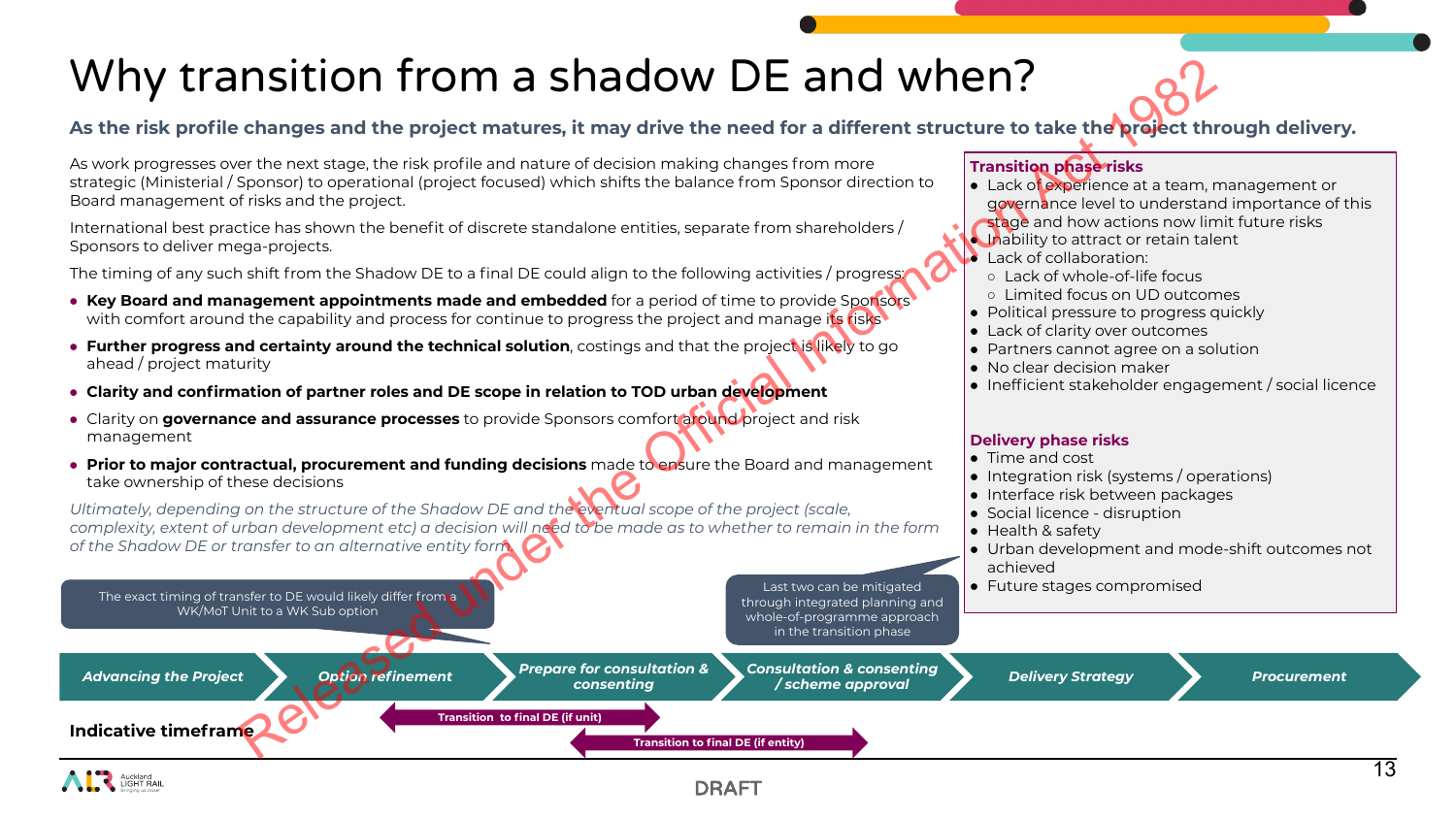### Structure: evolution over time

Intention and preference for shadow DE governance to mirror ultimate DE governance and for involvement of key agencies / departments **entities throughout to ensure whole-of-life, whole-of-network, urban development integrated planning and delivery.**